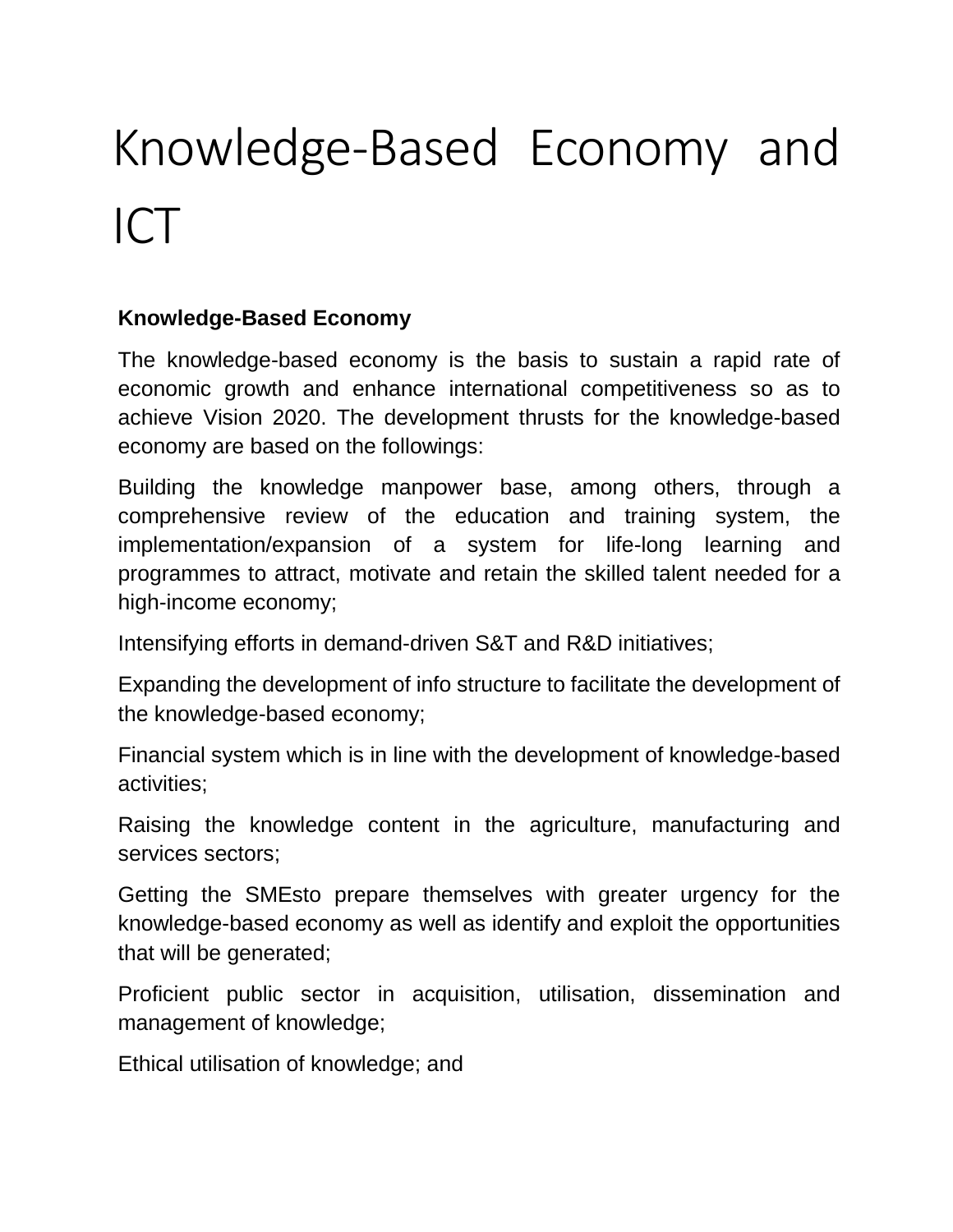Taking affirmative action to bridge the digital divide between income, ethnic and age groups, urban and rural communities, and across regions.

In addition, the Knowledge-based Economy Master Plan (KEMP) launched in 2002 contains 136 recommendations encompassing human resource development, information structure, incentives, science and technology development, reorientation of the private and public sectors as well as addressing the digital divide.

# **ICT**

#### **»Positioning Malaysia as a Major Global ICT and Multimedia Hub**

Focus will be given towards shifting Malaysia from an average producer of general ICT products and services to a niche producer of selected ICT products and services, and progress from a net importer to a net exporter. Issues of lack of product acceptability, weak product branding and lack of cross discipline expertise will be addressed in stages.

Steps to ensure local ICT products are in compliance with international standards will be further infused to assist local ICT companies to penetrate international market.

## **» Upgrading And Expanding Communications Infrastructure To Increase Accessibility Throughout The Country As A Means Of Bridging The Digital Divide**

Efforts will be focused on upgrading communications network in line with technological advancements, providing broadband access on affordable rate bandwidth-based on charges that are affordable, extending ICT infrastructure to rural areas to provide more equal digital opportunity, and consequently, achieving a balanced development between urban and rural areas.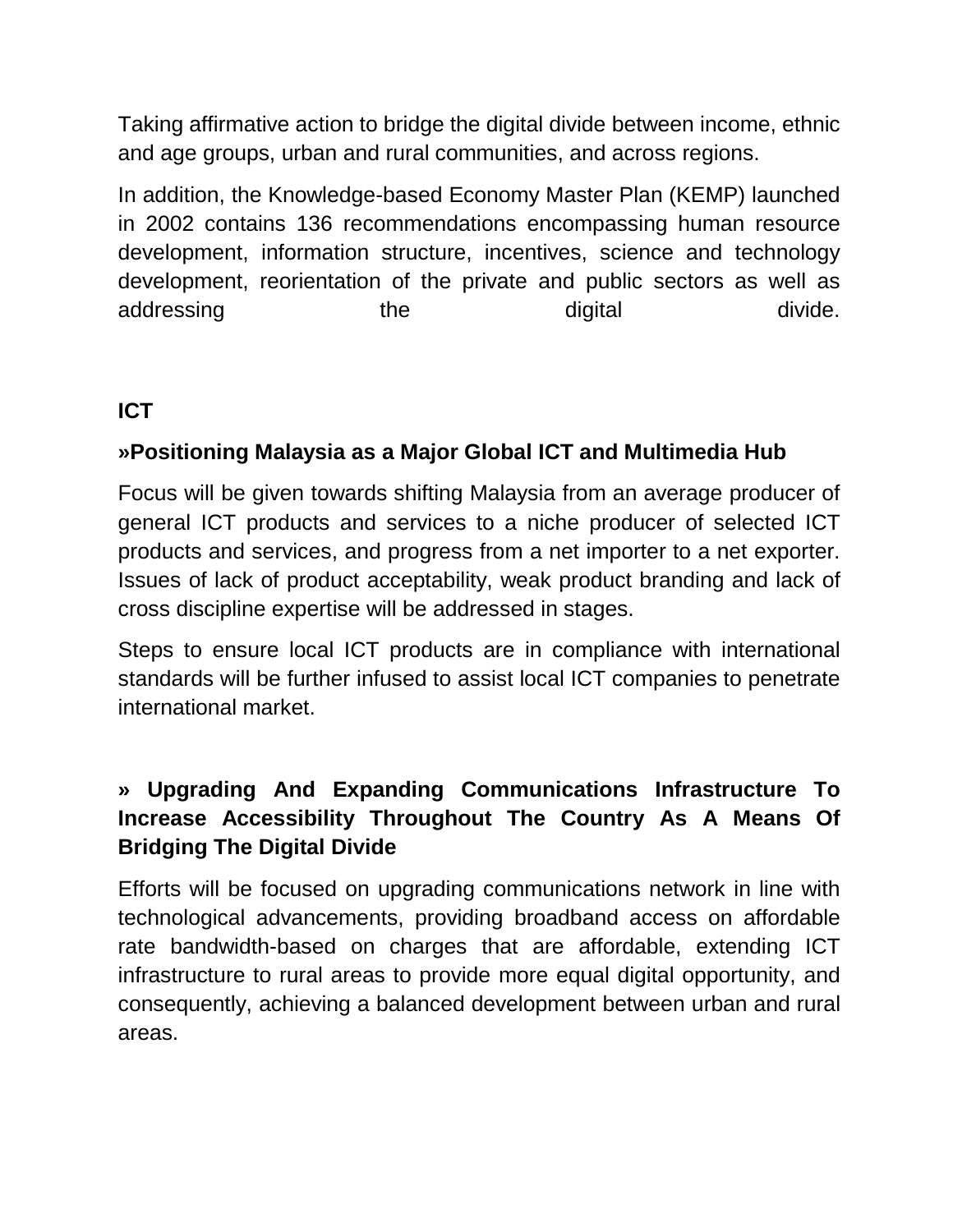#### **» Improving ICT Human Capital Development**

With the requirements of the 21st century human capital needs, efforts to increase ICT skills from schools up to tertiary institutions will be continued and strengthened. However, the focus will be on the content and the enhancement of skills related to ICT. This is to ensure that ICT can be a major catalyst in improving the knowledge, skills and competencies. Emphasis will also be given to the content to ensure they are relevant to the needs and requirements of the current and future workforce needs. Firms will be encouraged to ensure that their workforce will be able to improve their skills and knowledge through an emphasis on lifelong learning.

## **» Promoting E-Commerce and Enhancing Its Use To Enable Malaysia To Compete More Effectively In The Global Market**

Special focus will be given towards promoting and encouraging wider use of e-commerce as a new way of doing business through the digital network. The Government will also undertake measures to build trust and confidence in e-commerce including security and user privacy. Infrastructure and logistical support, which encompass networks, payment systems and logistics, will also be provided to enhance the development of e-commerce. Business and communities will be encouraged to respond and participate actively in the development and the usage of e-commerce.

#### **» Fostering Local Capabilities in Creative Content Development**

In developing Malaysia as a competitor in the area of creative multimedia, several initiatives are being undertaken to foster local capabilities in creative content development. To further support and encourage the development of creative content industry locally, the Government will develop clear and precise rules on intellectual property rights protection. This will be complemented by affective enforcement to combat piracy.